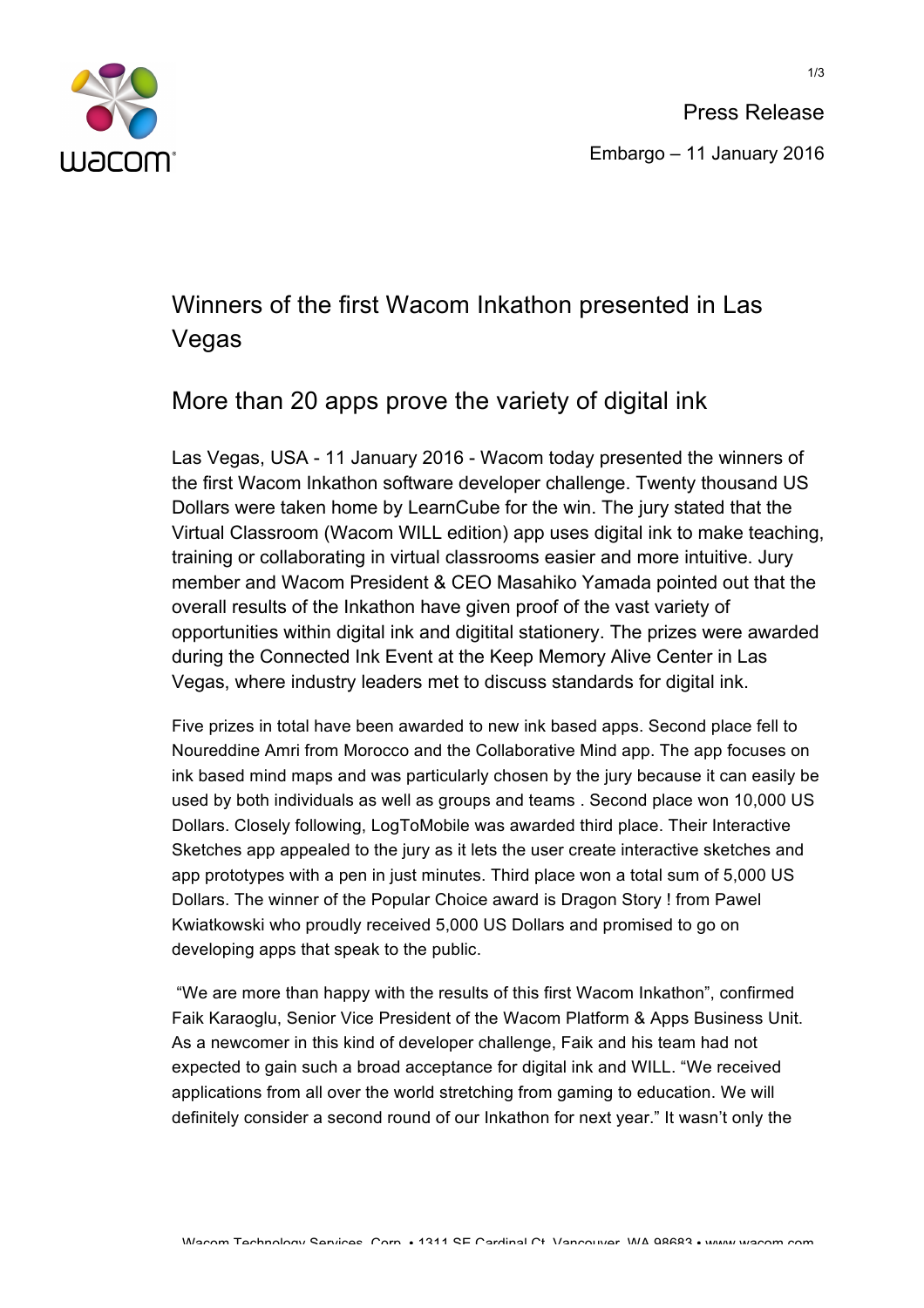

2/3

number of app submissions that was satisfying. Faik: "Also the quality was just great! We had to struggle to come to our final verdict."

All Inkathon submissions integrated the WILL SDK to add digital ink capabilities to the new or existing application. Submissions covered an array of operating systems. Android accounted for the most entries, with more than half of all applications based on that operating system. Submissions were rounded out with iOS (4) and web (5).

Ideas shape the world. They must be captured, shared, refined, and transferred into a format that can be achieved without any technical restrictions. Wacom believes that creativity lives in each and every one of us. The connection between hands and mind sets the best ideas free, to be captured, shaped, shared and brought to life. "We need the power of digital ink! It is flexible, collaborative, ubiquitous, and expressive. It is the best answer to the demands of creative thinkers in the 21st century," says Wacom President & CEO Masahiko Yamada.

-end-

## About Wacom

Founded in 1983, Wacom is a global company based in Japan (Tokyo Stock Exchange 6727) with subsidiaries and affiliate offices around the world to support marketing and distribution in over 150 countries. Wacom's vision to bring people and technology closer together through natural interface technologies has made it the world's leading manufacturer of interactive pen tablets and displays as well as of digital styli and solutions for saving and processing digital signatures. The advanced technology of Wacom's intuitive input devices has been used to create some of the most exciting digital art, films, special effects, fashion and designs around the world and provides business and home users with their leading interface technology to express their personality.

Millions of people worldwide use the wireless and battery free pressure sensitive digital pen technology to operate their smartphones, media tablets or desktop computers and express their individual creativity. The company offers its products also as OEM solutions to leading manufacturers serving incremental markets. Wacom's interface technology, called Wacom feel IT technologies, is also offered as an integrated solution to strategic partners. Most Tablet PC manufacturers count on the advanced features and reliability of the brand to deliver a superior user interface experience.

For further information about the products of Wacom Europe see also http://www.wacom.com